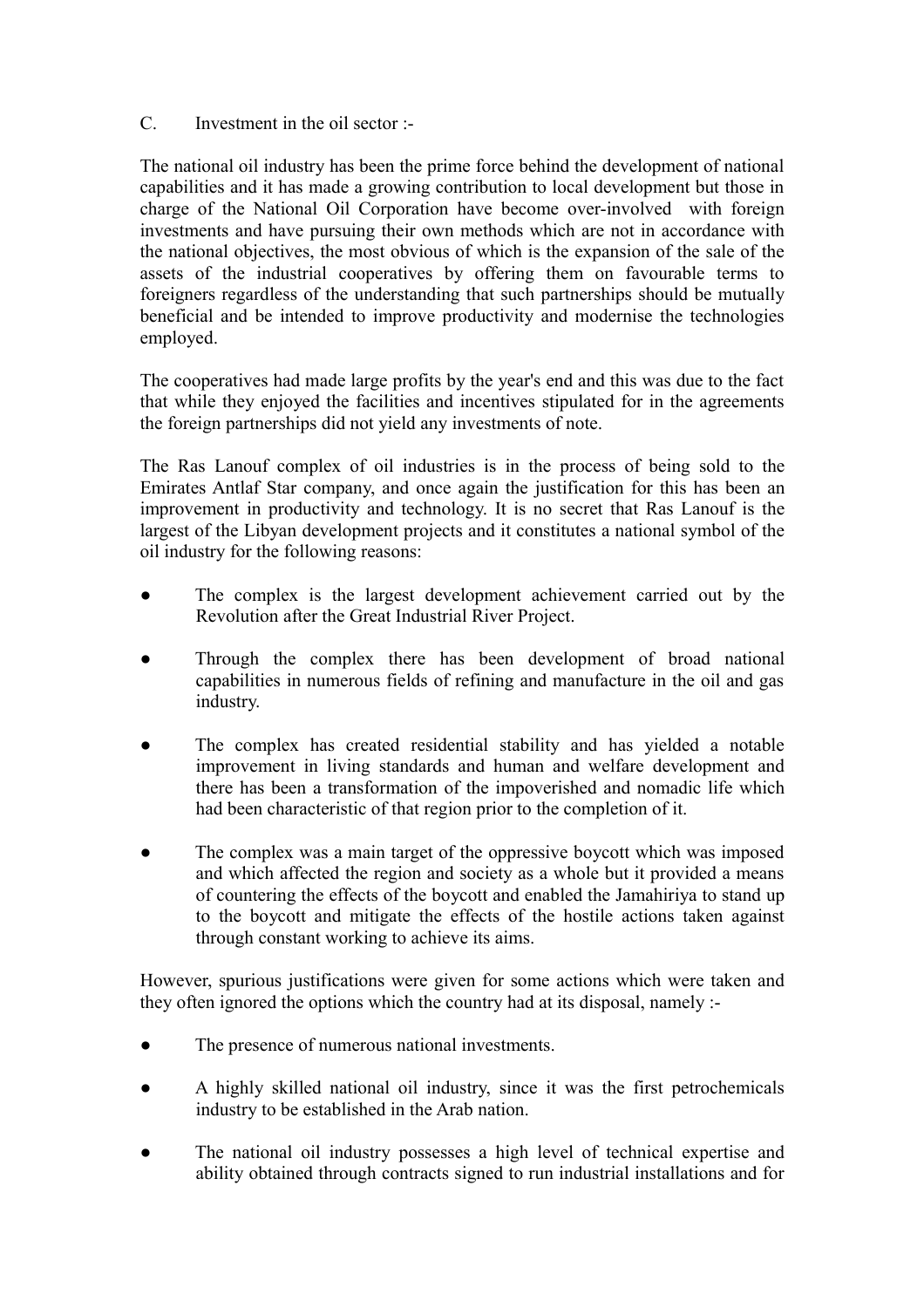the production of oil and gas, and some of the Arab oil states have contributed to Libyan capabilities by running its oil installations and the educational facilities associated with them.

Furthermore, the Libyan oil industry enjoys an outstanding place in the traditional markets of Europe and in the production of technologies and expertise and technical services.

Some of the pitfalls which the Authority considers are associated with opting for foreign partnership and which mitigate against the concluding of foreign partnership agreements are the following :-

- 1. The undervaluing of the assets of the complex which are only based on the book value of the assets and which do not take into account the location of the complex or the advantages and features which it enjoys :-
	- The geographical site.
	- The presence of security installations and stability of supply of the raw material under current contracts.
	- The natural characteristics of the Libyan raw materials.
	- The installations associated with the complex in the form of a port, services etc.
	- Qualified and available expertise.
	- No period of time is required to start up operation and production and there are strong links in the market for its products.
- 2. The fall in the prices of gas and other services means that the foreign partner is benefiting from completely unwarranted incentives.
- 3. The foreign investor enjoys the marketing right and this creates unaccounted and inflated costs for its partners and customers in the market.

The choice of foreign partnership has meant that the Ras Lanouf has become a refinery subject to partnership with a foreign investor for more than a year and a half now and the petrochemical complex is now the latest to have become subject to foreign partnership. Furthermore, the methanol complex at Mersa El-Barika is now the latest to be involved in a process of selling-off some of its assets.

- B. The bodies subordinate to the General People's Committee:
- 1. The National Oil Corporation:
	- 1. The managers of the departments were appointed without any regard for their qualifications or expertise which meant that they had to be constantly changed, as in the case of the marketing department where